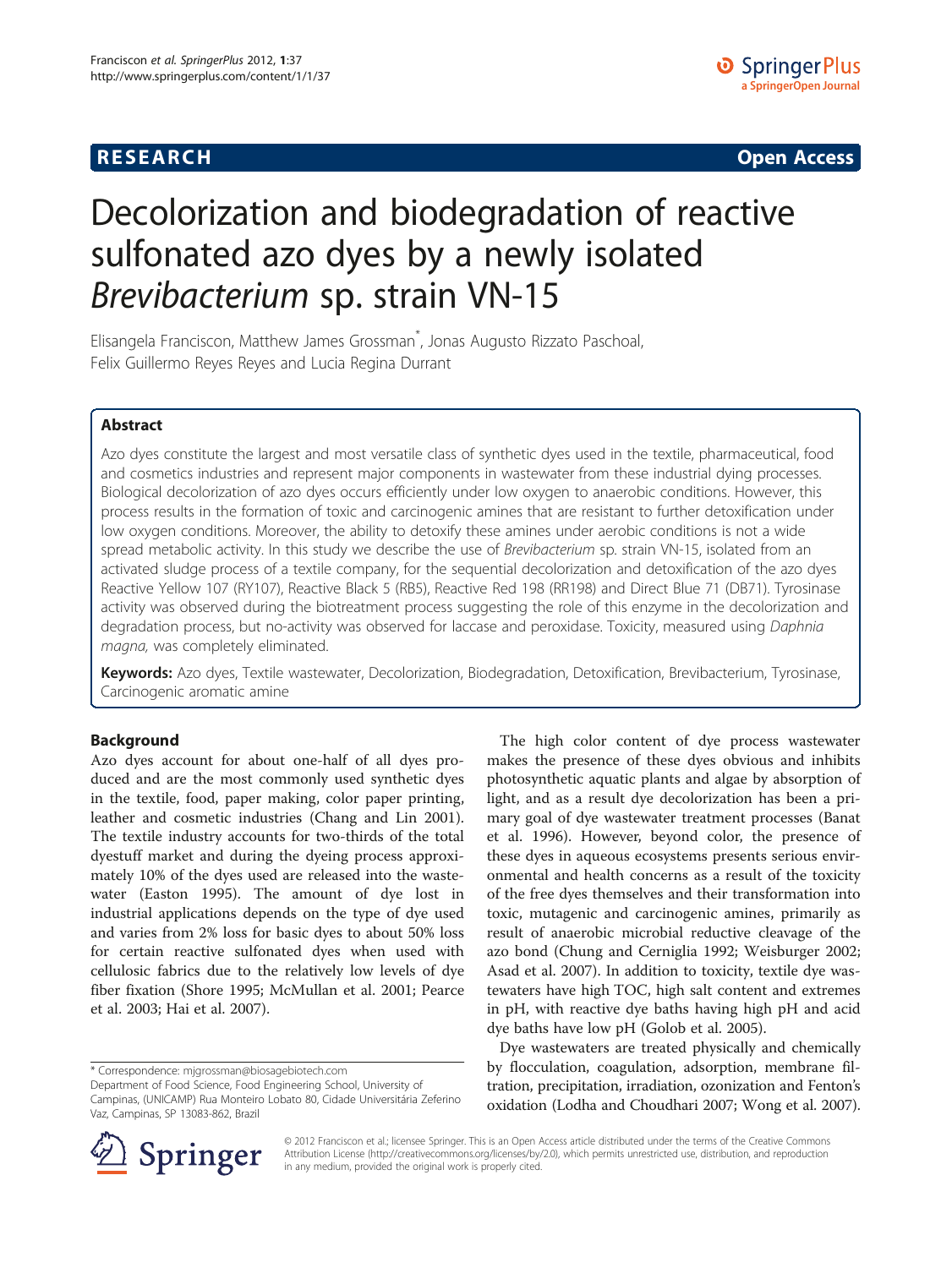Although effective in dye removal, particularly for nonionic dyes, these methods are expensive, add operational complexity to the process and can generate large amounts of dye contaminated sludge that must be disposed of, all of which add significantly to process costs (Lee [2000\)](#page-8-0).

Due to the inherent drawbacks of physical, chemical and photochemical approaches to dye removal, the use of biological methods for the treatment of textile wastewaters has received attention as a more cost effective alternative (Olukanni Olukanni et al. [2006;](#page-8-0) Dos Santos et al. [2007\)](#page-8-0). Anaerobic microbial wastewater treatment can be very effective in removing color, primarily by the activity of azo reductases that cleave the azo bond yielding the corresponding amines, which are frequently toxic, mutagenic and carcinogenic and resist further degradation under anaerobic conditions (Gottlieb et al. [2003](#page-8-0); O'Neill et al. [2000;](#page-8-0) Pinheiro et al. [2004;](#page-8-0) Van der Zee et al. [2001;](#page-9-0) Van der Zee and Villaverde [2005\)](#page-9-0). In this process the azo dye acts as the terminal electron acceptor in anaerobic respiratory oxidation of carbon sources and other electron donors (Carliell et al. [1995](#page-7-0); Ryan et al. [2010\)](#page-8-0).

In contrast, aerobic biological methods, such as activated sludge processes, are largely ineffective in the treatment of textile wastewaters as a stand alone process, resulting in little or no color removal from azo dyes, with dye removal primarily occurring through adsorption to the sludge (Nigam et al. [1996;](#page-8-0) Brik et al. [2006](#page-7-0); Singh et al. [2007](#page-9-0)). Bacteria capable of aerobic decolorization and mineralization of dyes, specially sulfonated azo dyes, have proven difficult to isolate and the bacteria need to be specially adapted (McMullan et al. [2001](#page-8-0); Pearce et al. [2003](#page-8-0)). However, both mixed and pure cultures of bacteria have been shown to be able to aerobically degrade and detoxify aromatic amines produced by anaerobic decolorization of azo dyes (Khalid et al. [2009\)](#page-8-0).

The first azo reductases identified from anaerobic microorganisms were found to be oxygen sensitive, however, recent work described an Enterococcus gallinarum isolate, obtained from the effluent of a textile industry wastewater treatment plant, capable of decolorizing azo dye DB38 by azoreductase enzyme action under aerobic conditions (Amit et al. [2008](#page-7-0)). In another example, an azoreductase gene from Bacillus latrosporus RRK1, producing an azoreductase able to decolorize several azo dyes under aerobic conditions, was cloned and expressed in E. coli, which was then able to decolorize Remazol Red, and a level of 0.8 mg  $L^{-1}$  of dissolved oxygen was required (Sandhya et al. [2008\)](#page-8-0).

A number of studies on the degradation of azo dyes by bacteria and fungi have indicated the involvement of extracellular oxidative enzymes such as, tyrosinase, lignin and manganese peroxidases and laccase (Fu and Viraraghavan [2001;](#page-8-0) Shanmugam et al. [2005;](#page-9-0) Zille et al. [2005](#page-9-0); Ulson et al. Ulson de Souza et al. [2007;](#page-9-0) Kaushik and Malik [2009](#page-8-0); Joshi et al. [2010](#page-8-0); Kurade et al. [2011](#page-8-0)). Phenol oxidases, which can be divided into tyrosinases and laccases, are oxidoreductases that can catalyze the oxidation of phenolic and other aromatic compounds without the use of cofactors. In cultures which have shown the activity of these enzymes during dye degradation it has been observed that the dye structures can be cleaved symmetrically and asymmetrically (Duran et al. [2002](#page-8-0); Dawkar et al. [2008;](#page-8-0) Dhanve et al. [2008](#page-8-0)).

Due to the recalcitrance of azo dyes to strictly aerobic conditions and the production and accumulation of environmentally deleterious amines under anaerobic conditions a combination of anaerobic decolorization followed by aerobic degradation of the amines to non-toxic products is considered most viable as a biological treatment scheme (Seshadri et al. [1994](#page-9-0); Kudlich et al. [1996](#page-8-0); Supaka et al. [2004](#page-9-0)). Moreover, the high salt content and extremes in pH associated with textile dye wastewaters have been shown to inhibit azo dye degradation by wastewater microbial communities indicating that tolerance to these conditions is also an important parameter to consider for efficient biotransformation of azo dye waste streams (Manu and Chauhari [2003;](#page-8-0) Sen and Demirer [2003](#page-9-0); Asad et al. [2007](#page-7-0)). However, to achieve this, suitable strains of microorganisms must be identified and characterized to identify the best conditions for effective biological treatment of azo dyes.

Previous studies have shown that strains of Brevibacterium are able to degrade aromatic compounds including polynuclear aromatics, dibenzofurans and nitroaromatic compounds (Strubel et al. [1991;](#page-9-0) Stefan et al. [1994;](#page-9-0) Jain et al. [2005;](#page-8-0) Ningthoujam [2005;](#page-8-0) Onraedt et al. [2005\)](#page-8-0). However, there is only one report of azo dye decolorization by Brevibacterium (Ng et al. [2010](#page-8-0)). In this case a Brevibacterium casei, isolated from sewage sludge from a dyeing factory, was shown to reduce Cr(VI) in the presence of azo dye Acid Orange 7 (AO7), possibly with the dye acting as the electron donor. Further degradation of the decolorized dye was not reported.

The present study was focused on the degradation of four reactive sulfonated azo dyes in a successive static/ aerobic process using, exclusively, a Brevibacterium sp. isolated from a textile dye wastewater treatment plant. Dye decolorization was carried out under static conditions until no color was observed. The medium was then aerated by stirring to promote further degradation of the metabolites formed by cleavage of the azo bond into non-toxic metabolites. Tyrosinase, laccase and peroxidase enzyme activities as well as total organic carbon (TOC) were monitored during the biodegradation process. Biodegradation of the dyes was monitored for decolorization by UV–vis and degradation products were characterized using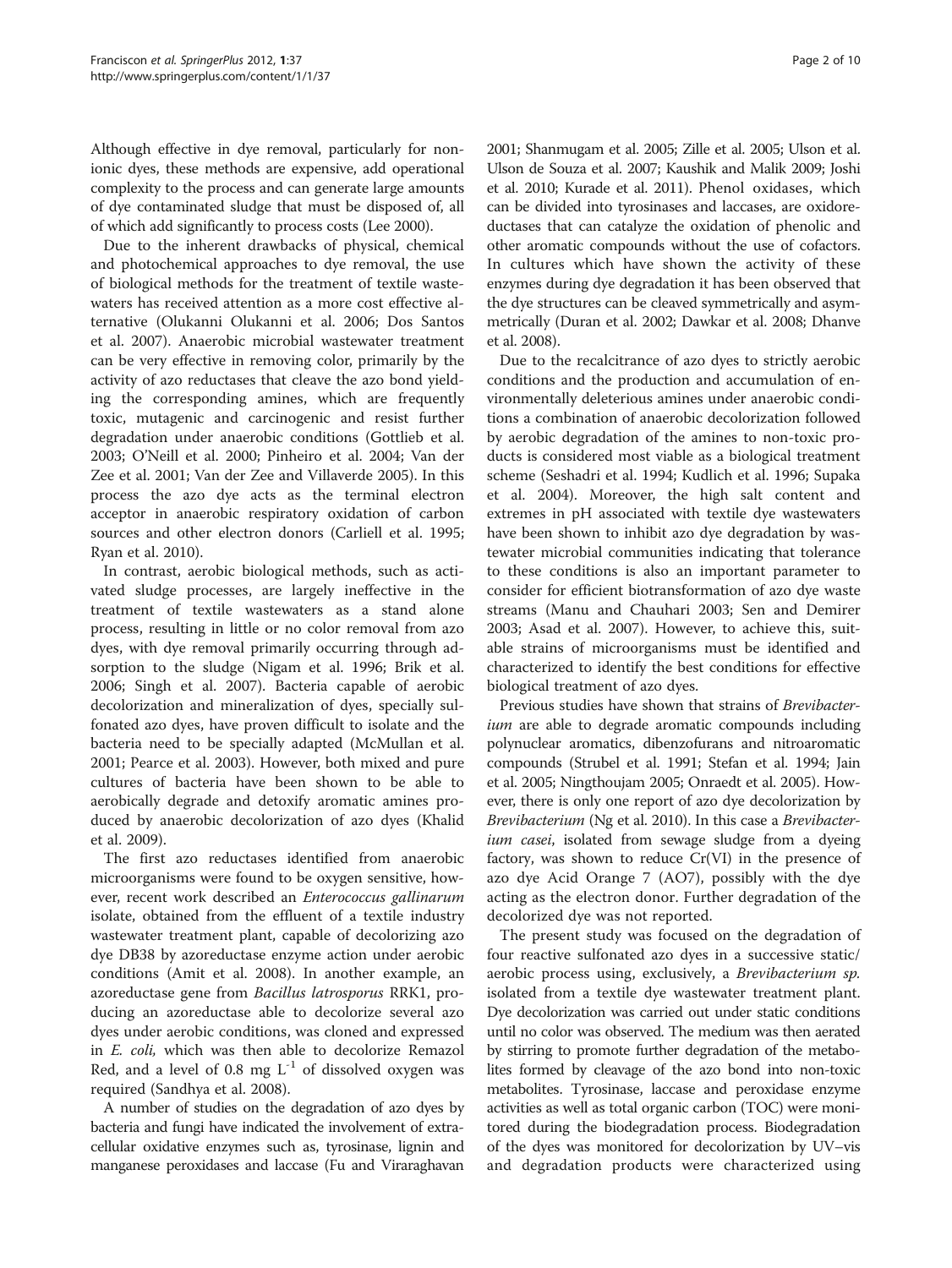HPLC-MS. The effect of biotreatment on toxicity was evaluated using Daphnia magna the test organism.

#### **Results**

## Strain isolation and characterization

Isolate VN-15 was initially isolated from activated sludge from a textile plant wastewater treatment facility based on its ability to produce large zones of decolorization around colonies grown on nutrient agar containing 100  $L^{-1}$  of various azo dyes. The isolate is a Gram-positive rod, catalase and oxidase positive, nonfermentative, and oxidizes glucose to acidic products aerobically but not anaerobically. The 16S rRNA gene sequence of the VN-15 strain was determined and compared with 16S rRNA gene sequences in the Genbank nucleotide databases. The VN-15 strain was phylogenetically positioned in the genus Brevibacterium. The nucleotide alignment of the partial 16S rRNA gene sequence of this strain had identity values of 98 to 99%, with different Brevibacterium strains including the sequences of the strains B. linens, B. permense, B. epidermidis and B. Iodinum. The partial sequence determined in this study was deposited in the Genbank database under the accession number FJ598007 (Brevibacterium sp. strain VN-15).

#### Decolorization assays

The ability of Brevibacterium sp. (strain VN-15) to decolorize four azo dyes C.I. Reactive Yellow 107 (RY107), C.I. Reactive Red 198 (RR198), C.I. Reactive Black 5 (RB5), and C.I. Direct Blue 71 (DB71) was evaluated in a static/ agitated sequential batch process as described in methods. The structures of the dyes are shown in Figure 1.

Brevibacterium sp. VN-15 could decolorize the dyes efficiently only when the medium was supplemented with carbon sources (data not shown). The medium that promoted the most rapid and efficient decolorization

(>95%) under static conditions for all azo dyes was MM containing 3g  $L^{-1}$ glucose and 1g  $L^{-1}$  sodium pyruvate (MMR) and this medium was used for all subsequent experiments for determining enzyme activities, degradation products and toxicity reduction. When sodium pyruvate was substituted by yeast extract  $(1g L^{-1})$  a similar rate of decolorization was observed. When glucose alone was added at a concentration of 1 or 3  $g L^{-1}$  the rate of dye decolorization was reduced resulting in only 30 and 50% color removal after 168 h, respectively (data not shown). In MMR the monoazo dyes (RY107 and RR198) were decolorized to their maximum extent after 96 and 120 h respectively, while the more complex diazo RB5 and triazo DB71 dyes required 144 to 168 h, respectively, for maximum decolorization (Table [1](#page-3-0)). Subsequent aeration via stirring for a period of 168 h resulted in greater than 99% decolorization of all dyes being.(Table [1](#page-3-0)).

## Determination of enzyme activities

The activities of the oxidoreductase enzymes (peroxidase, laccase and tyrosinase) were measured during the decolorization process in MMR. Static conditions were maintained until complete decolorization occurred as indicated in Table [1](#page-3-0). This was followed by an aeration phase for and additional 168h. In the static and stirring conditions laccase and peroxidase activities were very low and likely did not play much of a role in dye decolorization/degradation. However, tyrosinase activity was observed both under static and aerated conditions (Figure [2\)](#page-3-0). Under static conditions the activity increased until decolorization was complete and then decreased over of time for all dyes. Following initiation of aerated conditions the tyrosinase activity increased again for all dye cultures.

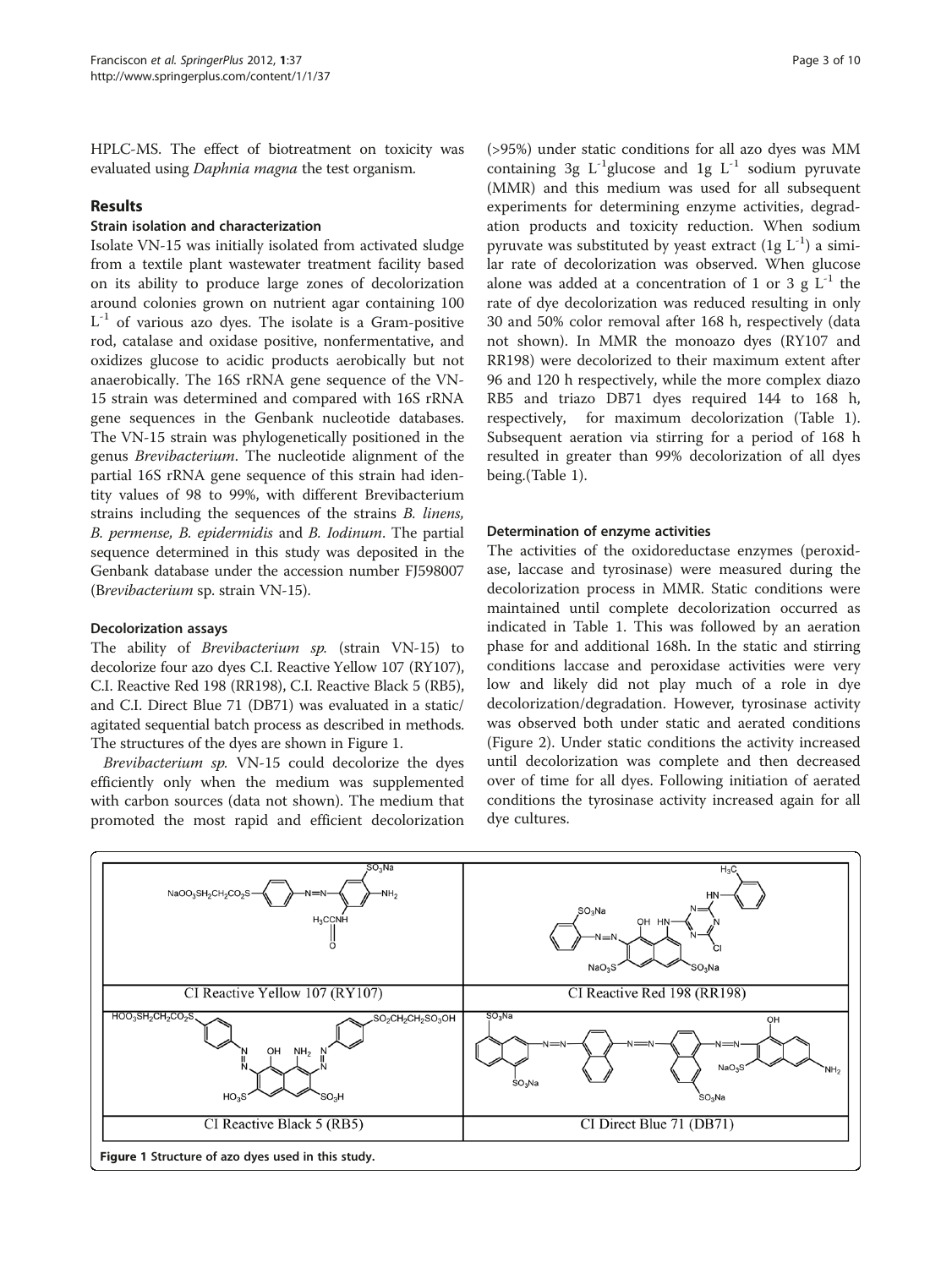|              | Decolorization time (h) | Decolorization (% of uninoculated control) |              |  |
|--------------|-------------------------|--------------------------------------------|--------------|--|
| Dyes         | <b>Static</b>           | <b>Static</b>                              | Aerobic      |  |
| RY107        | $96 \pm 1$              | $98 \pm 0.5$                               | $99 \pm 0.3$ |  |
| <b>RR198</b> | $120 \pm 2$             | $97 \pm 0.2$                               | $99 + 0.4$   |  |
| RB5          | $144 + 2$               | $95 + 0.3$                                 | $99 + 0.2$   |  |
| <b>DB71</b>  | $168 + 3$               | $94 + 0.1$                                 | $99 + 0.5$   |  |

<span id="page-3-0"></span>Table 1 Azo dye decolorization by Brevibacterium sp. strain VN- 15 under static and aerobic conditions in the presence of 100 mg  $L^{-1}$  of azo dyes and 3g  $L^{-1}$  glucose and 1g  $L^{-1}$  pyruvate

#### UV–vis characterization

As shown in Figure [3\(](#page-4-0)a-d), virtually complete decolorization of all four azo dyes occurred under static conditions as shown by the disappearance of, the absorbance peaks in the visible region (390 to 750 nm). In the UV spectra of samples taken during static conditions, the absorbance observed in the 280–350 nm absorption profiles of all of the dyes diminished and were replaced by a new peak at 260 nm, which then either increased or diminished, depending on the dye, under aerated conditions.

#### HPLC-MS analyses of RR198 dye biodegradation products

The biodegradation products of the RR198 dye produced under static and aerated conditions were analyzed by HPLC-MS for tentative identification of the unknown compounds. Out of forty possible compounds identified as metabolites from RR198 dye biodegradation only three had good matches to structures clearly consistent with the structure of RR198 (Table [2](#page-4-0)). These tentatively identified degradation products indicate that RR198 was cleaved at the azo bond as well as the amine bond between the naphthalene group and triazenic ring and at one of the sulfonate bonds producing the identified compounds 4-chloro-N-o-tolyl-1,3,5-triazin-2-amine; sodium 4-aminonaphthalene-2-sulfonate and 3,6-dimethyl-7- (o-tolyldiazenyl) naphthalen-1-amine.

#### Toxicity test and TOC reduction

The TOC of the medium was 2000 mg  $L^{-1}$  with the portion attributable to the azo dyes equal to 60 mg  $L^{-1}$ . After decolorization (for the times indicated in Table [2](#page-4-0)) under microaerophilic (static) conditions the TOC was reduced from between 65% to 82% for all dyes, and after susequent aeration, for and additional 168 h, the TOC was further reduced (Table [3\)](#page-5-0). The extent of the reduction in TOC demonstrates that the carbon sources were being consumed during the dye degradation process in both the static and aerobic phases.

The results for *Daphnia magna* toxicity tests are presented as the percentage of death in the presence of samples taken from the static and stirring treatments compared to controls composed of the dye culture medium without bacterial treatment (Table [3\)](#page-5-0). The tests were carried out in a 1:4 dilution of the original supernatant concentration because 100% mortality occurred in the undiluted and 1:2 diluted dye media. The uninoculated controls showed mortality between 40 to 47% at a dilution of 1:4. Samples taken from static cultures had mortality values

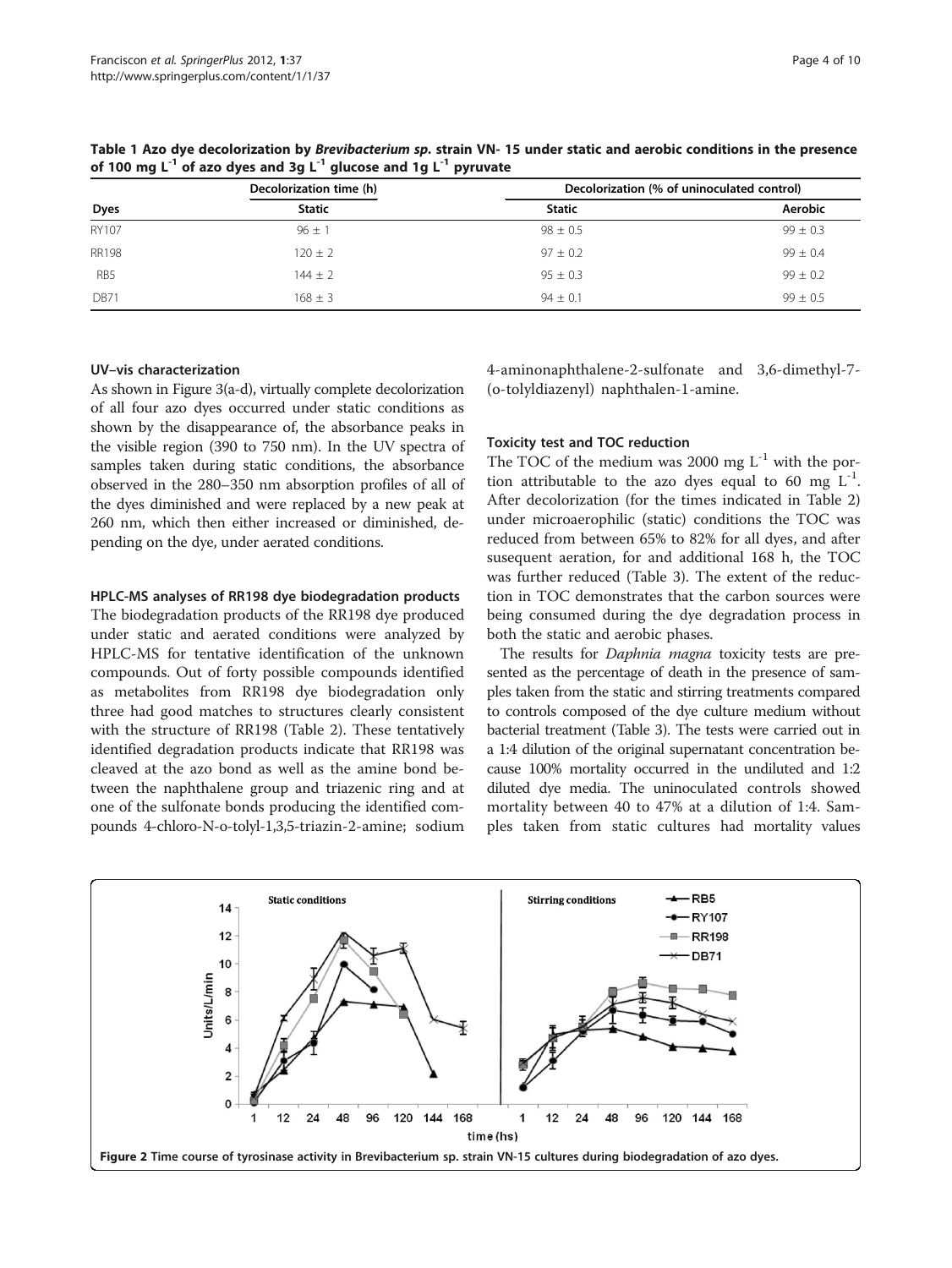<span id="page-4-0"></span>

much lower for all the dyes ( $\leq$  13%), and samples from stirred cultures had no detectable toxicity for any dyes.

#### **Discussion**

Based on the biochemical tests performed in this study, strain VN-15 was identified as B. iodinum due to the differentiating characteristic in the oxidase test (Table [1](#page-3-0)). However, several reclassifications have been made and the genus has been restricted to those bacteria with a close resemblance to the type species B. linens based on 16S rRNA gene sequence analysis and DNA-DNA hybridization experiments; twelve species are currently classified in this genus (Euzeby [2004\)](#page-8-0). Brevibacterium

are Gram-positive chemoorganotrophic, obligately aerobic and halotolerant to halophilic (typically growing well in 8% NaCl with some able to grow in 15% NaCl), and found in a wide range of habitats, especially those having high salt concentration (Jones and Keddie [1986\)](#page-8-0). Textile effluents have elevated amount of salts, which may explain the presence of this bacterium.

Brevibacterium sp. strain VN-15 completely decolorized four azo dyes (Reactive Yellow 107, Reactive Red 198, Reactive Black 5 and Direct Blue 71) in a static/agitated sequential process only in the presence of a carbon source (glucose, pyruvate or yeast extract). In these experiments MMR, containing 3  $gL^{-1}$  glucose and 1  $gL^{-1}$ 

| <b>Chemical name</b>                               | <b>Chemical formula</b> | Molecular weight | Structure                                  |
|----------------------------------------------------|-------------------------|------------------|--------------------------------------------|
| 4-chloro-N-o-tolyl-1,3,5-triazin-2-amine           | $C_{10}H_9CH_4$         | 220              | $H_3C$<br>HN <sup>-</sup><br>C1            |
| sodium 4-aminonaphthalene-2-sulfonate              | $C_{10}H_8NNaO_3S$      | 245              | NH <sub>2</sub><br>$^s$ SO <sub>3</sub> Na |
| 3,6-dimethyl-7-(o-tolyldiazenyl)naphthalen-1-amine | $C_{19}H_{18}N_3$       | 289              | NH <sub>2</sub><br>$-N=N$                  |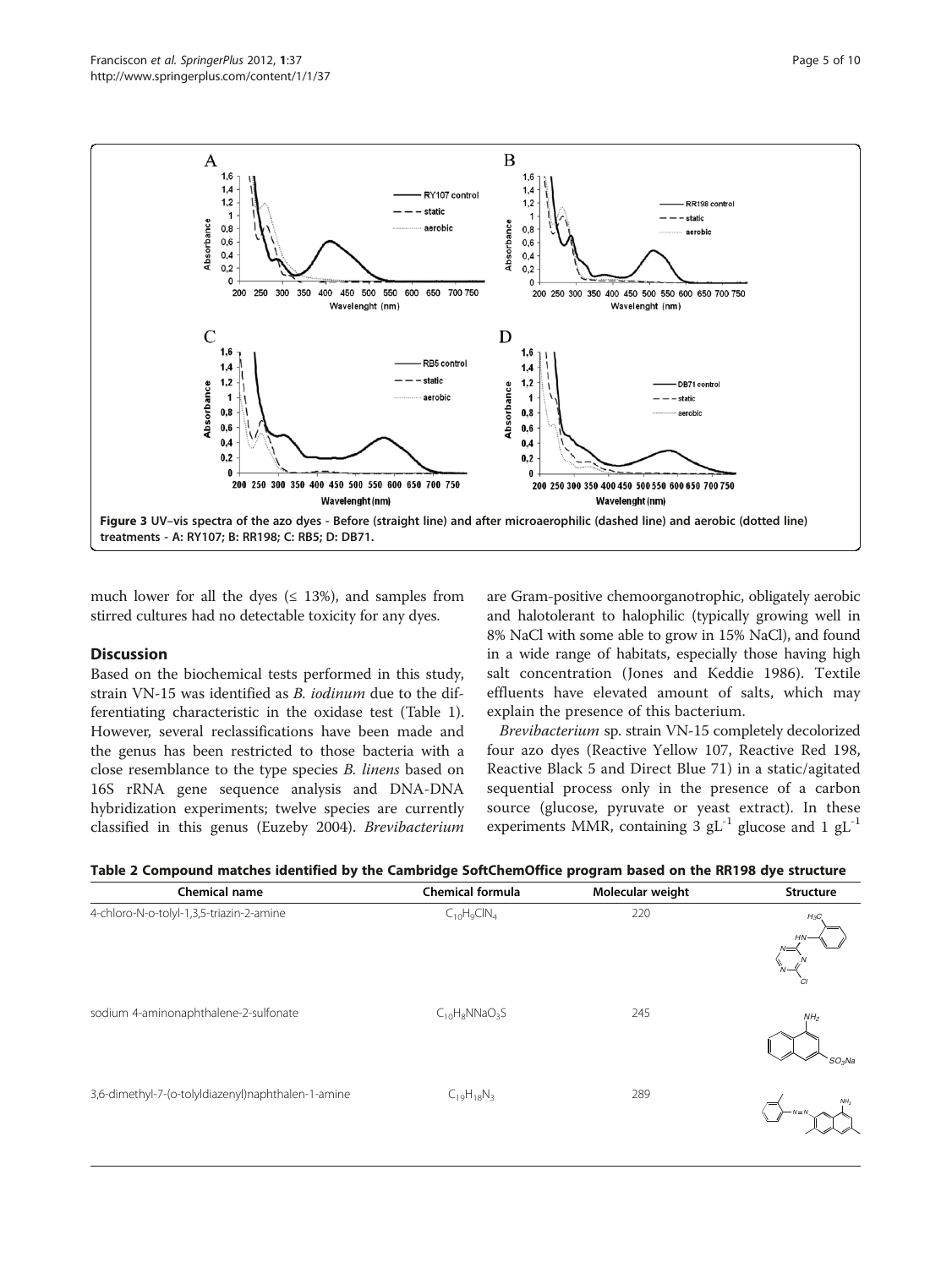<span id="page-5-0"></span>Table 3 Mortality of Daphnia magna exposed to a 1:4 dilution of culture supernatants containing azo dyes and the % TOC removal after incubation with Brevibacterium sp. strain VN-15 under static and aerobic conditions

| <b>Dyes</b>     | Mortality (%) <sup>*</sup> |               | TOC reduction (%)** |               |         |
|-----------------|----------------------------|---------------|---------------------|---------------|---------|
|                 | Control                    | <b>Static</b> | Aerobic             | <b>Static</b> | Aerobic |
| RY107           | 40                         | 9             | $\left( \right)$    | 75            | 87      |
| R <sub>B5</sub> | 40                         | 13            | $\left( \right)$    | 70            | 83      |
| <b>RR198</b>    | 47                         | 10            | $\left( \right)$    | 82            | 85      |
| DR71            | 47                         | 13            | $\left( \right)$    | 65            | 76      |

 $\check{}$ S.D.  $\pm$  11% for all the data.

 $**$ S.D.  $\pm$  2% for all the data.

pyruvate as carbon sources, produced the best results. However, yeast extract, which has been the most commonly used a nutrient additive for dye bio-decolorization processes (Robert et al. [1998](#page-8-0); Mohana et al. [2008\)](#page-8-0), could be substituted for pyruvate with similar results.. Previous studies have shown that pyruvate is able to enhance the degradation of aromatic compounds (Chung and King [2001\)](#page-7-0). Azo bond reduction of the azo dye amaranth by Shewanella decolorationis S12 was most effective using lactate or formate as electron donors, while pyruvate also increased the reduction of amaranth but to a lesser extent (Hong et al. [2008\)](#page-8-0).

The chemical structures of the dyes also influence the decolorization rates (Pasti-Grigsby et al. [1992](#page-8-0)). Dyes with simple structures and low molecular weights usually exhibit higher rates of color removal, whereas color removal is less efficient with highly substituted and higher molecular weight dyes (Pearce et al. [2003\)](#page-8-0). Consistent with these observations, Brevibacterium sp. strain VN-15 required 96 h to decolorize the mono azo dye RY107 (the least substituted and least structurally complex dye used in this study) in comparison to 120 h for the highly substituted mono azo dye RR198, and 144 h for the diazo dye RB5 and 168 h for the triazo DB71.

Induction of tyrosinase activity for all dyes under static conditions for up to 96–120 h suggests this enzyme was involved in the decolorization process. In addition, under aerated conditions, the activity also increased and remained increased for the entire 168 h aeration period suggesting that tyrosinase could be involved in further biodegradation of the decolorized azo dye metabolites as well. In contrast, significant peroxidase or laccase activity was not detected. In recent studies, induction of the oxidative enzymes lignin peroxidase, laccase and tyrosinase was observed during the decolorization of sulfonated azo dyes by the bacteria P. desmolyticum and an Exiguobacterium sp. (Kalme et al. [2007a](#page-8-0), [2007b](#page-8-0); Dhanve et al. [2008](#page-8-0)). While in another report on dye decolorization by Comamonas sp. UVS, the induction of laccase and lignin peroxidase was observed but tyrosinase activity was not (Umesh et al. [2008\)](#page-9-0).

Phenol oxidases, which can be divided into tyrosinases and laccases, are oxidoreductases that can catalyze the oxidation of phenolic and other aromatic compounds without the use of cofactors (Duran et al. [2002](#page-8-0); Liu et al. [2004](#page-8-0)). Tyrosinases use molecular oxygen to catalyze two different enzymatic reactions: (I) the ortho-hydroxylation of monophenols to o-diphenols (monophenolase, cresolase activity) and (II) the oxidation of o-diphenols to o-quinones (diphenolase, catecholase activity) (Toussaint and Lerch [1987](#page-9-0); Lerch [1995](#page-8-0)). However, aromatic amines and o-aminophenols have also been recognized as tyrosinase substrates that undergo similar ortho-hydroxylation and oxidation reactions (Claus and Filip [1990;](#page-8-0) Gasowska et al. [2004\)](#page-8-0). In addition, oxidation products of tyrosinase can be further converted into heavier oligomeric species (Duran and Esposito [2000\)](#page-8-0).

Under static conditions the UV–Vis spectroscopy demonstrated a decrease in absorbance between 280– 350 nm (consistent with substituted benzene and naphthalene compounds) was observed for all dyes, with the corresponding formation of a new peak at 260 nm. The decrease in the absorbance of the peak between 280– 350 nm and the formation of a new peaks at 260 nm suggest that there were changes to substituents on the aromatic groups, consistent with azo bond cleavage and other transformational changes to the aromatic structure. Aromatic amine spectra show extensive structure in the 260–300 nm range, and removal of absorption in the visible range and the production of absorption peaks around 260 nm has been observed with azo dyes chemically reduced with sodium sulfide and after their biological reduction with activated sludge under anaerobic conditions (Pinheiro et al. [2004\)](#page-8-0). The peaks at 260 nm can be associated with the presence of oxidized aromatics such as phenolic and naphthoquinone compounds (Mielgo et al. [2001;](#page-8-0) Hsueh and Chen [2008](#page-7-0)). In addition, the absorbance peak at 260 nm can be attributed to the absorption by diketones (Lagesson et al. [2000\)](#page-8-0). These compounds may be generated during bacterial degradation after cleavage of aromatic rings under aerobic conditions. After subsequent aeration the absorbance in the 260 region increased for the mono azo dye RY107 and for the highly substituted mono azo dye RR198, while the absorbance in this region decreased for the diazo dye RB5 and 168 h for the triazo DB71. The reason for this difference may be due to differences in the rates of transformation of the decolorized products during this phase. The increase in absorbance in the 260 nm region for RY107 and RR198 may then be attributable to a greater rate of additional transformation to intermediate products with absorbance in this region, resulting in their accumulation at greater rate than that for the other dyes.

The biodegradation products of the RR198 dye were analyzed by HPLC-MS for tentative identification of the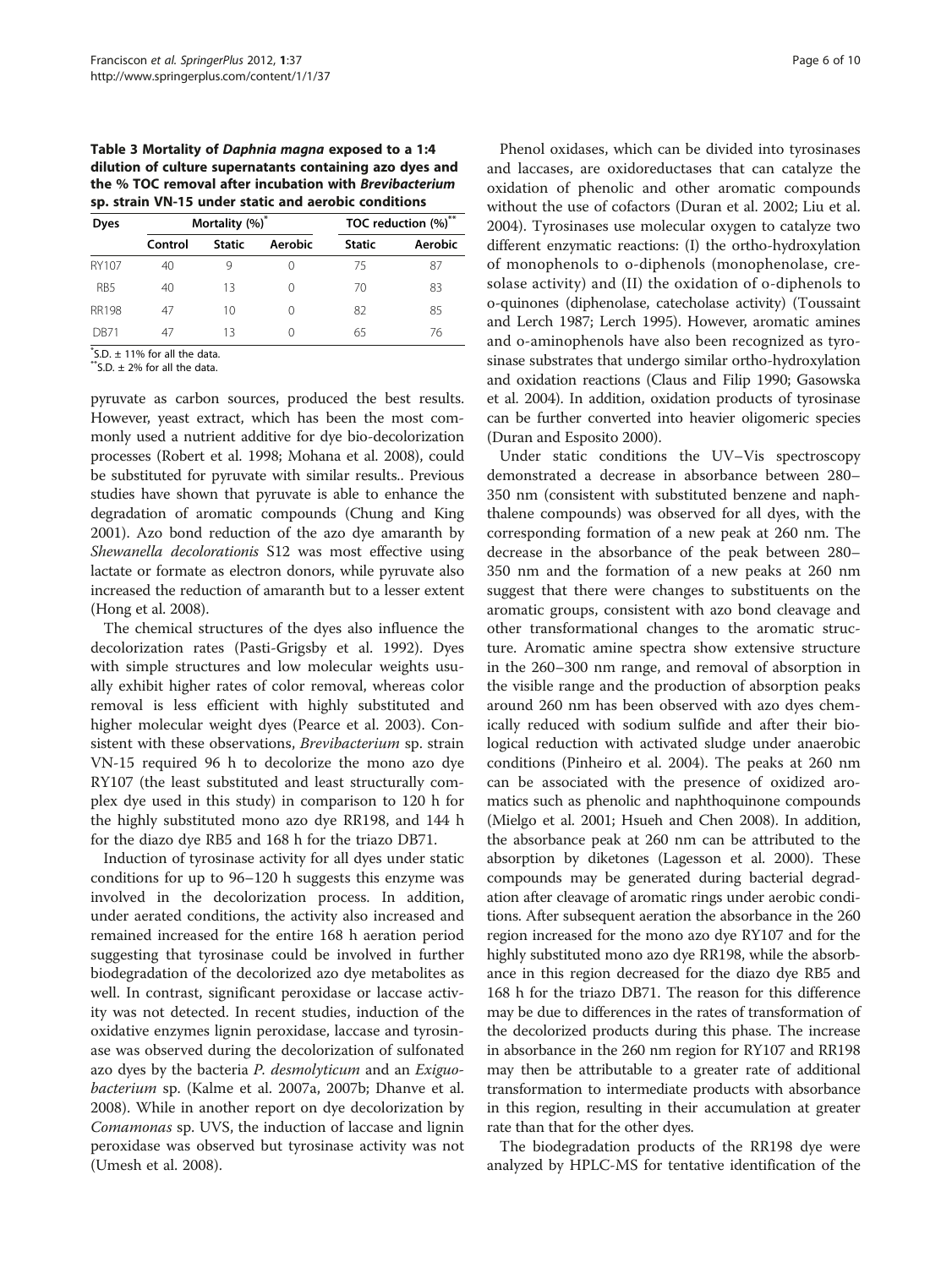unknown metabolites. Between possible compounds of the biodegradation RR198 azo dyes, three had reasonable matches in relation to metabolites presents in the sample: 4-chloro-N-o-tolyl-1,3,5-triazin-2-amine; sodium 4-aminonaphthalene-2-sulfonate and 3,6-dimethyl-7-(o-tolyldiazenyl) naphthalen-1-amine. After aerobic conditions the concentration of these metabolites was reduced indicating the were degraded further. The formation of these products would require the cleavage of azo bonds and sulfonate bonds. Cleavage of both the azo bond and the sulfonate bond was observed with the degradation of the diazo dye Reactive blue 172 by Exiguobacterium sp. RD3 (isolated from the dyestuff contaminated soil), which also expressed lignin peroxidase and laccase activity during the degradation process (Dhanve et al. [2008](#page-8-0)).

In addition to decolorization and degradation of the azo dyes, Brevibacterium sp. strain VN-15 also dramatically reduced the toxicity of the dye solutions after the static phase of incubation. Moreover, subsequent aeration of the static cultures further reduced toxicity below detectable levels. The present study demonstrates that Brevibacterium sp. strain VN −15 has the potential to decolorize and degrade toxic azo dyes to nontoxic products. The detection of tyrosinase activity throughout static and stirred stages indicates tyrosinase was involved in the biodegradation of the azo dyes. The addition of carbon substrates in the form of glucose, pyruvate or yeast exact was required for efficient decolorization indicating the dyes may be being used as terminal electron acceptors during their degradation.

This is the first report demonstrating effective decolorization and detoxification of azo dyes by a Brevibacterium.

## **Methods**

#### Chemicals and culture medium

The azo dyes C.I. Reactive Yellow 107 (RY107), C.I. Reactive Red 198 (RR198), C.I. Reactive Black 5 (RB5), and C.I. Direct Blue 71 (DB71) were kindly provided by a plastic and textile company in Brazil. All other reagents were analytical grade and purchased from Sigma and used without further purification. Mineral salts medium (MM), pH 7, was prepared as previously described (Franciscon et al. [2009a](#page-8-0), [2009b\)](#page-8-0). To evaluate the effect of different carbon sources on dye decolorization MM was supplemented with the indicated amounts of glucose, sodium pyruvate and/or yeast extract, and 100 mg/L of dye. The highest degree and rate of decolorization occurred using MM supplemented with 3g/l glucose and 1g/l pyruvate, and this medium was used for all subsequent biodegradation experiments and was designated MM rich mineral medium (MMR).

## Strain isolation and characterization

Brevibacterium sp. strain VN-15 was isolated from activated sludge obtained from the Vicunha Textile Company, Itatiba, Brazil. Serial dilutions  $(10^{-1}$  to  $10^{-6})$  of the sludge were inoculated by the spread plate technique onto Nutrient Agar plates containing azo dyes  $(100 \text{ mg } L^{-1})$  and incubated under low oxygen conditions. Brevibacterium sp. strain VN-15 was chosen for further evaluation based the production of a large decolorization zone in the azo dye containing plates. The strain was maintained on slants of Nutrient Agar.

The identification of Brevibacterium sp. strain VN-15 was based on standard morphological and biochemical methods as described by Benson [\(1985\)](#page-7-0), and 16S rRNA gene sequence analysis. Genomic DNA was obtained according to Ausubel et al. ([1989](#page-7-0)). The 16S rRNA gene was amplified by PCR using the bacteria specific primers, 27f and 1401r (Lane [1991\)](#page-8-0).

#### Dye decolorization

Decolorization experiments for each dye were performed by growing Brevibacterium sp. strain VN-15 in 500 mL Erlenmeyer flasks containing 350 mL of sterile MM supplemented with 100 mg  $L^{-1}$  of dyes plus the indicated carbon source. Cultures were first incubated under static conditions to provide conditions of oxygen limitation, at 30°C, for the indicated times, until decolorization was complete. All cultures was then aerated by stirring for 168 h without any further supplementations to the medium. Dye decolorization was evaluated by measuring the change in absorbance between 200 and 800 nm with a Shimadzu 2101 UV-visible spectrophotometer in the static and aerobic stages.

## Preparation of enzyme extract

Brevibacterium sp. strain VN-15 was grown in in 500 mL Erlenmeyer flasks containing 350 mL of sterile MMR, containing 100 mg  $L^{-1}$  dyes and inoculated with a 3% by volume culture of Brevibacterium sp. strain VN-15 previously grown for 24 h in MMR without dyes. Samples were harvested and the cells were sonicated with 5 seconds pulses separated by 2 minutes intervals repeated 8 times (Sharp Silent Sonic Model UT-204). The sonicator was maintained at an amplitude output of 40 and a temperature of 4°C (Parshetti et al. [2006](#page-8-0)). The sonicated cells were then centrifuged at 20,000 x g for 15 min, to remove cell debris, and the supernatant was used as the source of enzyme.

## Determination of enzyme activity

Tyrosinase enzyme activity was assayed as described by Kamahldin and Eng [\(2003\)](#page-8-0). Tyrosinase activity was determined using 0.1 mL of 1mM tyrosine solution (1 M phosphate buffer at pH 7) as substrate, 0.6 mL of the enzyme preparation and 0.3 mL of distilled water in a final volume of 1 mL. The oxidation of tyrosine to dihydroxyphenylalanine was monitored spectrophotometrically by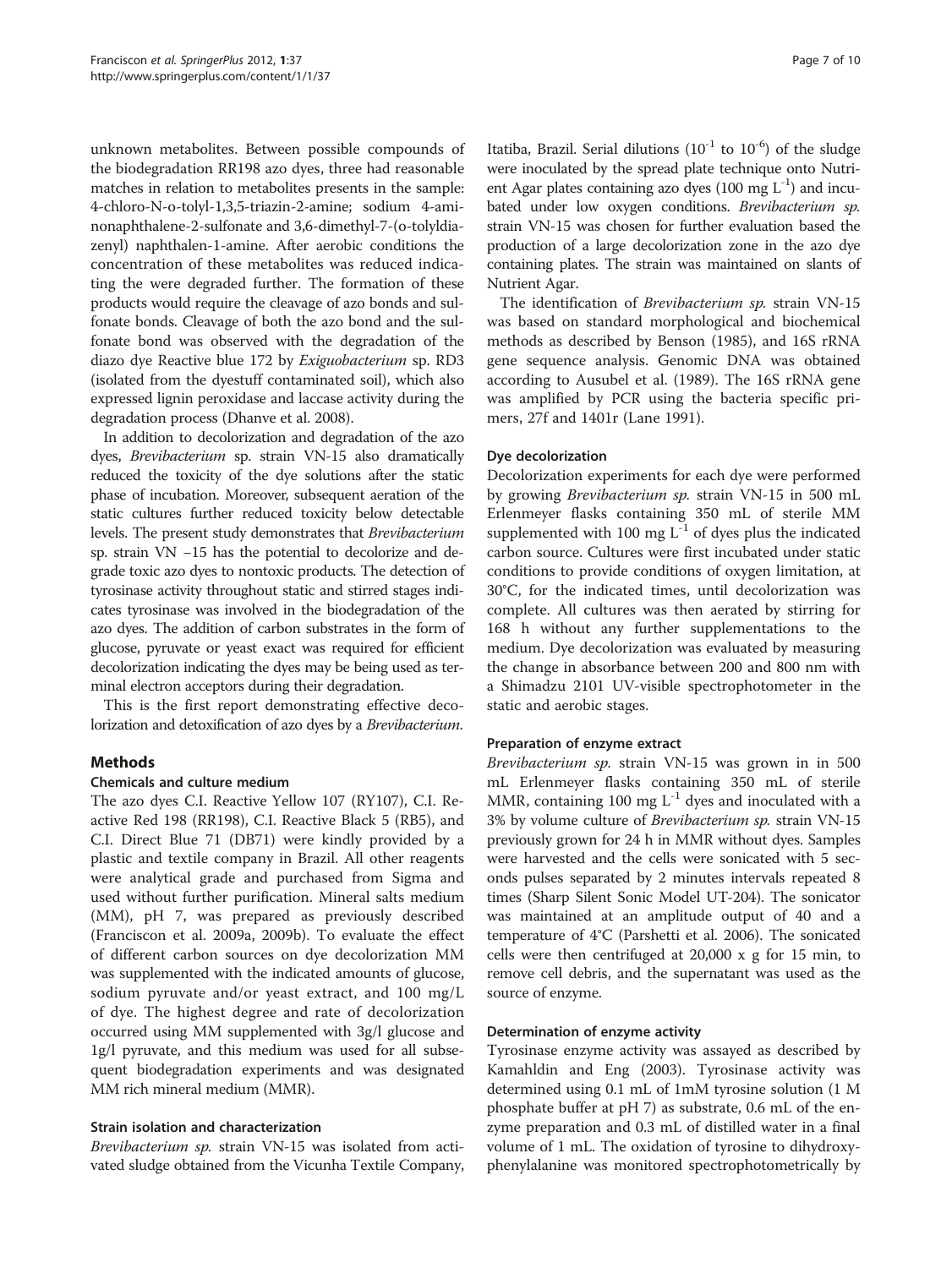<span id="page-7-0"></span>measuring the increase in absorbance at 280 nm. One unit of tyrosinase activity was equal to a Δ280nm of 0.001 per min at pH 7.0 at 25°C in a 1.0 mL reaction mix containing 1mM tyrosine solution. Laccase activity was assessed using 0.1 mL of 0.5 mM syringaldazine solution in ethanol (due to its limited solubility in aqueous solutions) as substrate, 0.2 mL of 0.05 M citrate phosphate at pH 5, 0.6 mL of enzyme preparation and 0.1 mL of distilled water in a final volume of 1 mL (Szklarz et al. [1989\)](#page-9-0). The oxidation of syringaldazine was monitored spectrophotometrically at 525 nm. Peroxidase activity was monitored using the same substrate used for laccase with 0.1 mL of 2mM hydrogen peroxide solution instead of distilled water. All enzyme assays were run in triplicate.

## High performance liquid chromatography mass spectrometry analysis (HPLC-MS)

The biodegradation products of azo dye RR198 produced by Brevibacterium sp. strain VN-15 in MMR were analyzed by HPLC-MS. Culture samples were centrifuged (20,000  $\times$  g for 15 min) and filtered through a 0.25 μm pore size filter. Aliquots of 25 μL were injected into a HPLC-MS system consisting of an HPLC system (Waters, USA) coupled to a mass spectrometer with hybrid quadrupole (Q) and time-of-flight (ToF) mass analyzers from Micromass (Waters, USA), with an electrospray source interface (LC-ESI-MS-MS). Instrument control and data processing were carried out by Masslynx 4.0 software. The mobile phase components used were degassed in an ultrasonic bath (Model USC 700, Unique Thorton, Brazil) before use in the LC system.

A Varian reverse phase  $C_{18}$  HPLC column (150  $\times$  2.1 mm, 5 μm particle size) was used to separate the biodegradation products. The column temperature was set at 25°C. The mobile phase was composed of water and methanol, using gradient elution. The gradient elution profile, using a flow rate of 0.2 ml min<sup>-1</sup>, consisted of (in percent by volume; duration (min)) water (100; 30), water:methanol (50:50; 3), ending with methanol (100; 2). The quadrupole analyzer was programmed to select ions with m/z in the range from 50 to 1200 u. The ionization conditions selected were: cone gas flow  $(150 \text{ L h}^{-1})$ , desolvation gas flow (350 L h<sup>-1</sup>), polarity (ESI+), capillary energy (2900 V), sample cone energy (30 V), extraction cone energy (2.0 V), desolvation temperature (350°C), source temperature (120°C), ionization energy (2.0 V), collision energy (4 V), and multi-channel plate detector energy (2700 V).

Tentative identification of the metabolites from azo dye biodegradation was obtained by comparing the acquired mass spectra to spectra in the MS Database using the Cambridge SoftChem Office 2008 program.

#### TOC measurement

The change in organic carbon of the biotreated azo dye cultures was monitored by measuring the Total Organic Carbon (TOC) using a TOC analyzer (Shimadzu 5000A) as previously described in (Franciscon et al. [2009a](#page-8-0), [2009b](#page-8-0)).

#### Toxicity test

Daphnia magna is a commonly used bioindicator test aquatic organism in acute and chronic toxicity studies of chemical compounds present in aquatic ecosystems (USEPA [1985](#page-9-0)). The acute toxicity tests using D. magna were carried as previously described (Franciscon et al. [2009a, 2009b\)](#page-8-0).

#### Competing interests

The authors declare they have no competing interests in relation to this article.

#### Authors' contributions

EF participated in the design of the study, performed the microbiology, 16S rRNA gene sequencing, toxicology and enzymology work and participated in the preparation of the manuscript. MJG evaluated the data and prepared the manuscript. JARP and FGRR performed the HPLC-MS analysis. LRD conceived of the study, and participated in its design and coordination. All authors read and approved the final manuscript.

#### Acknowledgements

We thank the Coordinator for the Improvement of Personnel in Higher Education (CAPES, Brazil), and the National Council for the Development of Science and Technology (CNPq) for financial support.

#### Received: 31 May 2012 Accepted: 17 October 2012 Published: 23 October 2012

#### References

- Amit B, Kannan K, Sivanesan SD, Tapan C (2008) Biological decolourization of C.I. Direct Black 38 by E. gallinarum. J Hazard Mater 157:187–193
- Asad S, Amoozegar MA, Pourbabaee AA, Sarbolouki MN, Dastgheib SMM (2007) Decolorization of textile azo dyes by newly isolated halophilic and halotolerant bacteria. Bioresour Technol 98:2082–2088
- Ausubel FMR, Kinston RE, Moore DD, Seidman JG, Smith JA, Strhl K (eds) (1989) Current protocols in molecular biology. Jonh Wiley and Sons, New York
- Banat IM, Nigam P, Singh D, Marchant R (1996) Microbial decolorization of textile-dye-containing effluents: a review. Bioresource Technol 58:217–227
- Benson HJ (1985) Microbiological applications: a laboratory manual in general microbiology, 4th edn. Brown Publishers, Dubuque, W. C
- Brik M, Schoeberl P, Chamam B, Braun R, Fuchs W (2006) Advanced treatment of textile wastewater towards reuse using amembrane bioreactor. Process Biochem 41:1751–1757
- Carliell CM, Barclay SJ, Naidoo N, Buckley CA, Mulholland DA, Senior E (1995) Microbial decolourisation of a reactive azo dye under anaerobic conditions. Water SA 21:61–69
- Chang SJ, Lin YC (2001) Decolorization kinetics of recombinant Escherichia coli strain harboring azo dye decolorization determinants for Rhodococcus sp. Biotechnol Lett 23:631–636
- Chung KT, Cerniglia CE (1992) Mutagenicity of azo dyes: structure–activity relationships. Mutat Res 277:201–220
- Chung WK, King GM (2001) Isolation, Characterization, and Polyaromatic Hydrocarbon Degradation Potential of Aerobic Bacteria from Marine Macrofaunal Burrow Sediments and Description of Lutibacterium anuloederans gen. nov, sp. nov, and Cycloclasticus spirillensus sp. nov. Appl Environ Microbiol 12:5585–5592
- Hsueh CC, Chen BY (2008) Exploring effects of chemical structure on azo dye decolorization characteristics by Pseudomonas luteola. J Hazard Mater 154:703–710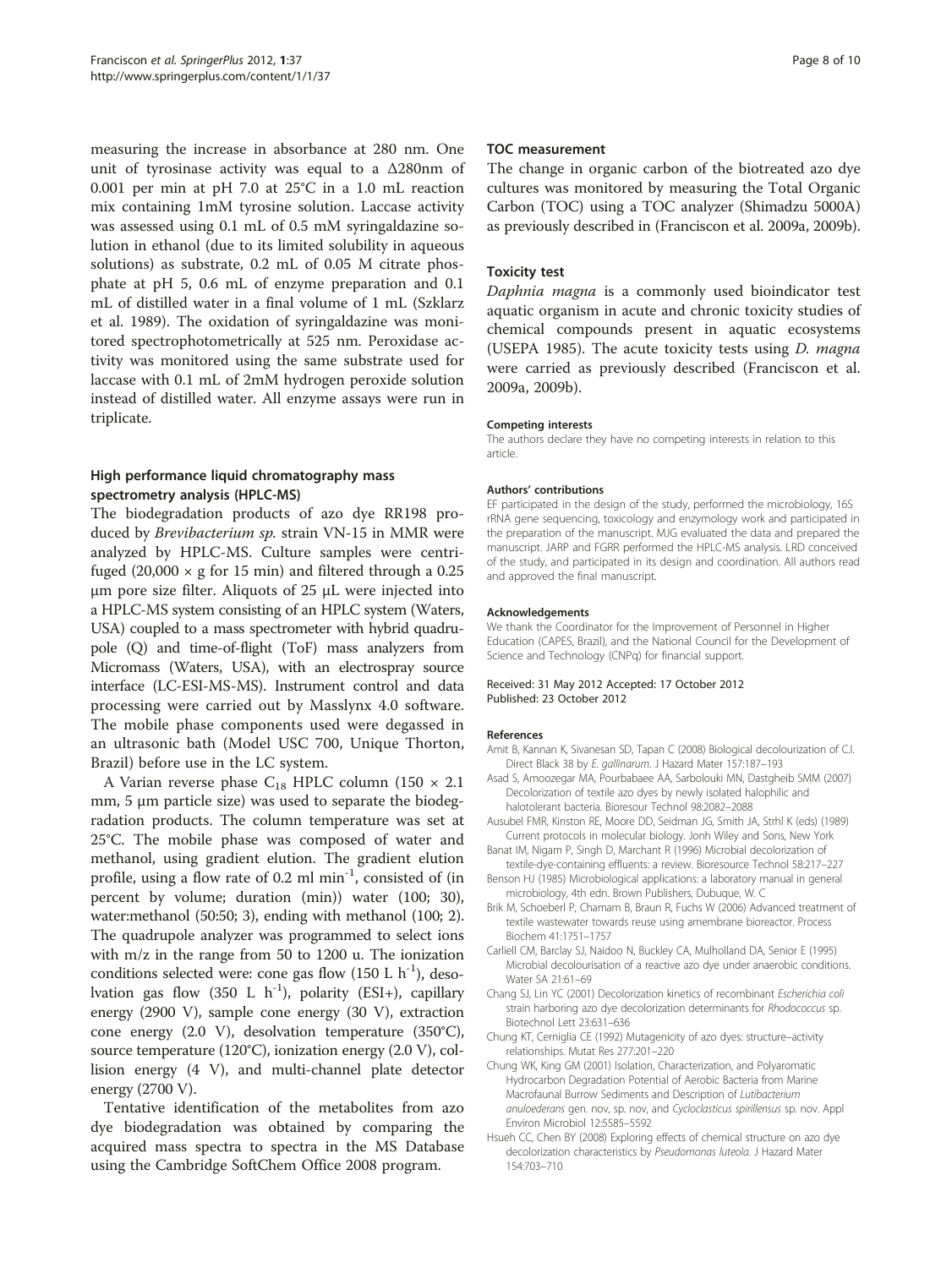- <span id="page-8-0"></span>Claus H, Filip Z (1990) Enzymatic oxidation of some substituted phenols and aromatic amines, and the behaviour of some phenoloxidases in the presence of soil related adsorbents. Water Sci Technol 22:69–77
- Dawkar VV, Jadhav UU, Jadhav SU, Govindwar SP (2008) Biodegradation of disperse textile dye Brown 3REL by newly isolated Bacillus sp. VUS J Appl Microbiol 105:14–24
- Dhanve RS, Shedbalkar UU, Jadhav JP (2008) Biodegradation of diazo reactive dye Navy Blue HE2R (Reactive Blue 172) by an isolated Exiguobacterium sp. RD3. Biotechnol Bioproc E 13:53–60
- Dos Santos AB, Cervantes JF, Van Lier BJ (2007) Review paper on current technologies for decolourisation of textile wastewaters: Perspectives for anaerobic biotechnology. Bioresour Technol 98:2369–2385
- Duran N, Esposito E (2000) Potential applications of oxidative enzymes and phenoloxidase-like compounds in wastewater and soil treatment: a review. Appl Catal B-Environ 28:83–99
- Duran N, Rosa MA, D'Annibale A, Gianfreda L (2002) Applications of laccases and tyrosinases (phenoloxidases) immobilized on different supports: a review. Enzyme Microb Tech 31:907–931
- Easton J (1995) The dye maker's view. In: Cooper P (ed) Colour in dyehouse effluent. Society of Dyers and Colourists, Bradford, pp 9–21
- Euzeby JP (2004) Dictionnaire de bacteriologie veterinaire, Available via [http://](http://www.bacterio.cict.fr/) [www.bacterio.cict.fr/.](http://www.bacterio.cict.fr/) Accessed 10 Mar 2012
- Franciscon E, Zille A, Dias GF, Ragagnin MC, Durrant LR, Cavaco-Paulo A (2009a) Biodegradation of textile azo dyes by a facultative Staphylococcus arlettae strain VN-11 using a sequential microaerophilic/aerobic process. Int Biodeter Biodegr 63:280–288
- Franciscon E, Zille A, Durrant LR, Fantinatti GF, Cavaco-Paulo A (2009b) Microaerophilic–aerobic sequential decolourization/biodegradation of textile azo dyes by a facultative Klebsiella sp. Strain VN-31. Process Biochem 44:446–452
- Fu YZ, Viraraghavan T (2001) Fungal decolorization of dye wastewaters: a review. Biores Technol 79:251–262
- Gasowska B, Kafarski P, Wojtasek H (2004) Interaction of mushroom tyrosinase with aromatic amines, o-diamines and o-aminophenols. Biochim Biophys Acta 1673:170–177
- Golob V, Vinder A, Simoni M (2005) Efficiency of the coagulation/flocculation method for the treatment of dyebath effluents. Dye Pigment 67:93–97
- Gottlieb A, Shaw C, Smith A, Wheatley A, Forsythe S (2003) The toxicity of textile reactive azo dyes after hydrolysis and decolourisation. J Biotechnol 101(1):49–56
- Hai FI, Yamamoto K, Fukushi K (2007) Hybrid treatment systems for dye wastewater. Crit Rev Env Sci Technol 37:315–377
- Hong Y, Guo J, Sun G (2008) Characteristics and phylogenetic analysis of the facultative anaerobic dissimilatory azoreducing bacteria from activated sludge. Int Biodeter Biodegr 61:313–318
- Jones D, Keddie RM (1986) Genus Brevibacterium. In: Sneath PHA, Mair NS, Sharp ME, Holt JG (eds) Bergey's manual of systematic bacteriology, vol 2. The Williams & Wilkines Co., Baltimore
- Joshi S, Inamdar S, Telke A, Tamboli D, Govindwar S (2010) Exploring the potential of natural bacterial consortium to degrade mixture of dyes and textile effluent. Int Biodeter Biodegr 64:622–628
- Khalid A, Arshad M, Crowley DE (2009) Biodegradation potential of pure and mixed bacterial cultures for removal of 4-nitroaniline from textile dye wastewater. Water Res 43:1110–1116
- Kalme SD, Parshetti GK, Jadhav SU, Govindwar SP (2007a) Biodegradation of Benzidine Based Dye Direct Blue-6 by Pseudomonas desmolyticum NCIM 2112. Biores Technol 98:1405–1410
- Kalme S, Ghodake G, Govindwar S (2007b) Red HE7B degradation using desulfonation by Pseudomonas desmolyticum NCIM 2112. Int Biodeter Biodegr 60:327–333
- Kamahldin H, Eng WT (2003) Direct spectrophotometric assay of monooxygenase and oxidase activities of mushroom tyrosinase in the presence of synthetic and natural substrates. Anal Biochem 312:23–32
- Kaushik P, Malik A (2009) Fungal dye decolourization: Recent advances and future potential. Environ Int 35(1):127–141
- Kudlich M, Bishop PL, Knackmuss H-J, Stolz A (1996) Simultaneous anaerobic and aerobic degradation of the sulfonated azo dye Mordant Yellow 3 by immobilized cells from a naphthalenesulfonate-degrading mixed culture. Appl Microbiol Biot 46(5–6):597–603
- Kurade MB, Waghmode TR, Govindwar SP (2011) Preferential biodegradation of structurally dissimilar dyes from a mixture by Brevibacillus laterosporus. J Hazard Mater 190(1–3):424–431
- Lagesson VD, Lagesson AL, Andrasko J, Baco F (2000) Identification of compounds and specific functional groups in the wavelength region 168– 330 nm using gas chromatography with UV detection. J Chromatogr A 867:187–206
- Lane DJ (1991) 16S/23S rRNA sequencing. In: Stackebrandt E, Goodfellow M (eds) Nucleic Acid Techniques in Bacterial Systematics. John Wiley & Sons, Chichester, pp 115–175
- Lee R (2000) Coagulation and flocculation in wastewater treatment. Water Wastewater 141:29–32
- Lerch K (1995) Tyrosinase: Molecular and Active-Site Structure. In: Lee CY, Whitaker JR (eds) Enzymatic Browning and Its Prevention. ACS Symposium Series 600. American Chemical Society, Washington, DC, pp 64–80
- Liu N, Zhang T, Wang YJ, Huang JH, Ou P, Shen A (2004) A heat inducible tyrosinase with distinct properties from Bacillus thuringiensis. Lett Appl Microbiol 3:407–412
- Lodha B, Choudhari S (2007) Optimization of Fenton-biological treatment scheme for the treatment of aqueous dye solution. J Hazard Mater 148:459–466
- Manu B, Chauhari S (2003) Decolorization of indigo and azo dyes in semicontinuous reactors with long hydraulic retention time. Process Biochem 38:1213–1221
- McMullan G, Meehan C, Conneely A, Nirby N, Robinson T, Nigam P, Banat IM, Marchant R, Smyth WF (2001) Mini review: microbial decolorization and degradation of textile dyes. Appl Microbiol Biot 56:81–87
- Mielgo I, Moreira MT, Feijoo G, Lema JM (2001) A packed-bed fungal bioreactor for continuous decolourisation of azo-dyes (Orange II). J Biotechnol 89:99–106
- Mohana S, Shrivastava S, Divecha J, Madamwar D (2008) Response surface methodology for optimization of medium for decolorization of textile dye Direct Black 22 by a novel bacterial consortium. Bioresource Technol 99:562–569
- Nigam P, Banat IM, Singh D, Merchant R (1996) Microbial process for the decolourization of textile effluent containing azo, diazo and reactive dyes. Process Biochem 31:435–442
- Ningthoujam D (2005) Isolation and Identification of a Brevibacterium linens strain degrading p-nitrophenol. Afr J Biotechnol 4:256–257
- Ng TW, Cai Q, Wong CK, Chow AT, Wong PK (2010) Simultaneous chromate reduction and azo dye decolourization by Brevibacterium casei: azo dye as electron donor for chromate reduction. J Hazard Mater 182(1–3):792–800
- Olukanni OD, Osuntoki AA, Gbenle GO (2006) Textile effluent biodegradation potentials of textile effluent-adapted and non-adapted bacteria. Afr J Biotechnol 5:1980–1984
- O'Neill C, Lopez A, Esteves S, Hawkes FR, Hawkes DL, Wilcox S (2000) Azo-dye degradation in an anaerobic-aerobic treatment system operating on simulated textile effluent. Appl Microbiol Biot 53:249–254
- Onraedt A, Soetaert W, Vandamme E (2005) Industrial importance of the genus Brevibacterium. Biotechnol Lett 27:527–533
- Parshetti G, Kalme S, Saratale G, Govindwar S (2006) Biodegradation of Malachite Green by Kocuria rosea MTCC 1532. Acta Chim Slov 53:492–498
- Pasti-Grigsby MB, Paszczynski A, Goszczynski S, Crawford DL, Crawford RL (1992) Influence of aromatic substitution patterns on azo dye degradability by Streptomyces spp and Phanerochaete chrysosporium. Appl Environ Microb 58:3605–3613
- Pearce CI, Lloyd JR, Guthrie JT (2003) The removal of color from textile wastewater using whole bacterial cells: a review. Dye Pigment 58:179–196
- Pinheiro HM, Touraud E, Thomas O (2004) Aromatic amines from azo dye reduction: status review with emphasis on direct UV spectrophotometric detection in textile industry wastewaters. Dye Pigment 61:121–139
- Jain RK, Kapur M, Labana S, Lal B, Sarm PM, Bhattacharya D, Thakur IS (2005) Microbial diversity: Application of microorganisms for the biodegradation of xenobiotics. Curr Sci India 89:101–111
- Robert P, Andrew K, Lange J, Kirwan DJ (1998) Correlation of fermentation yield with yeast extract composition as characterized by near-infrared spectroscopy. Biotechnol Progr 14:318–325
- Ryan A, Wang C, Laurieri N, Westwood I, Sim E (2010) Reaction mechanism of azoreductases suggests convergent evolution with quinone oxidoreductases. Protein Cell 1(8):780–790
- Sandhya S, Sarayu K, Uma B, Swaminathan K (2008) Decolorizing kinetics of a recombinant Escherichia coli SS125 strain harboring azoreductase gene from Bacillus latrosporus RRK1. Bioresource Technol 99:2187–2191